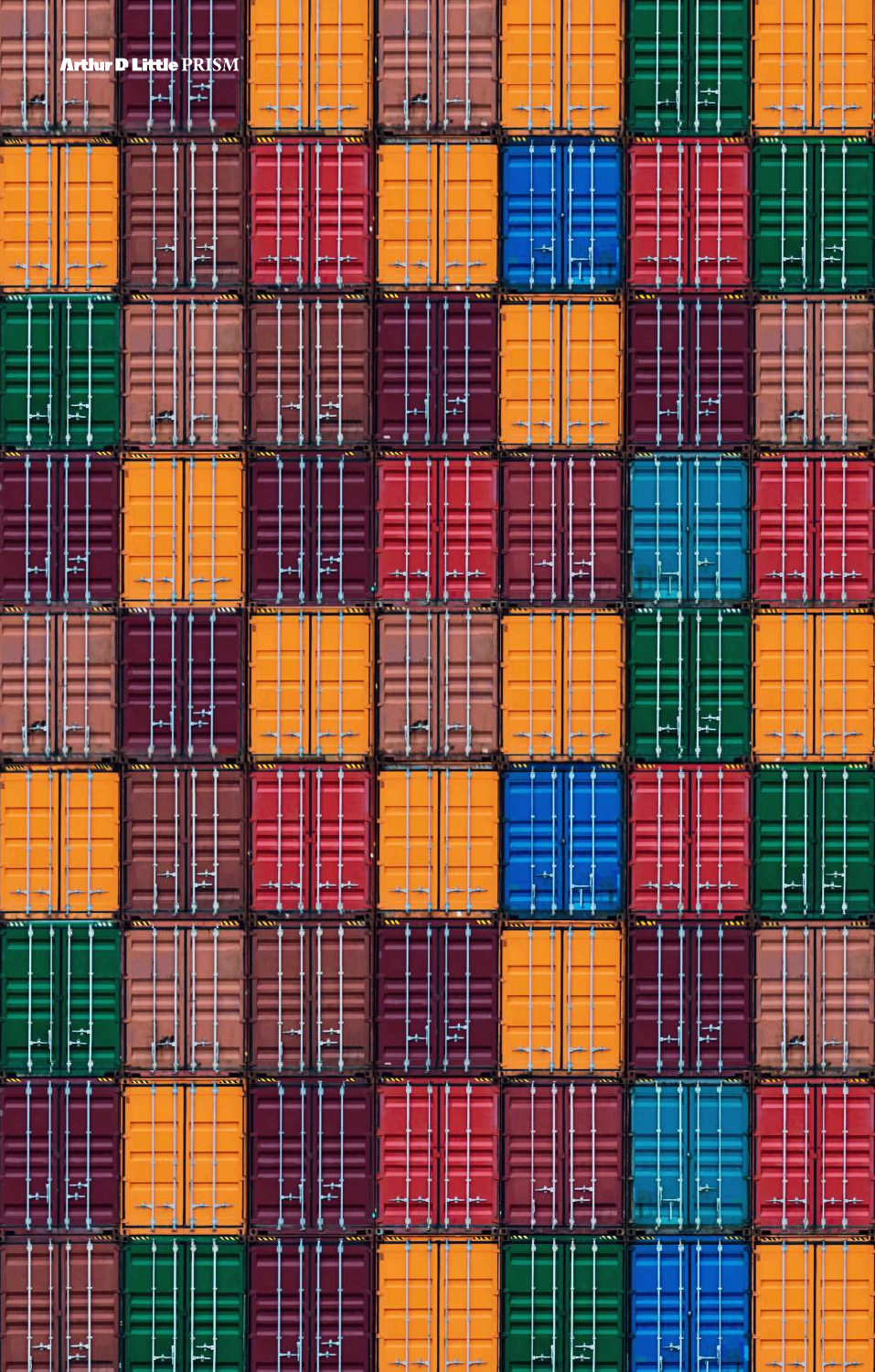# **Blockchain in transport – Awaiting the breakthrough**

# *Analyzing the impact of blockchain technology and identifying use cases within the transport industry*

Petter Kilefors, Dr. Fabian Döemer, Ingrid af Sandeberg, Tomislav Andric, Philipp Mudersbach, Gustaf Samuelsson, Simon Schmidtke

Since it came to prominence within financial services applications such as cryptocurrencies and digital asset exchanges, the race to find breakthrough applications for blockchain technology in other industries has been intense. However, despite major investments in knowledge, proofs of concept and pilots, the results and value generated from these efforts remain modest.



This has led to a change in attitude. Rather than asking when and where predicted disruptions will happen, many are now questioning "if" they will happen at all. As clear use cases have yet to emerge, it remains unclear whether the technology really is the silver bullet that companies have hoped for. This is particularly true in the transport industry, which was identified early on as a promising area for blockchain applications due to its large number

of independent but linked players, decentralized nature, and need to deal with issues such as verifying authenticity, improving traceability, and transparency, all while reducing transaction costs.

Through a global survey and review of use cases, as well as interviews and research, backed up with insight from ADL's past and current blockchain projects, this article investigates blockchain adoption in the transport industry. It describes common challenges and provides practical recommendations for the future.

Blockchain seems the perfect solution for the complex, decentralized supply chains of the transport sector, but results to date have been disappointing. In this article, we analyze the latest global research with industry executives and use the findings to determine what needs to happen for the technology to reach its potential.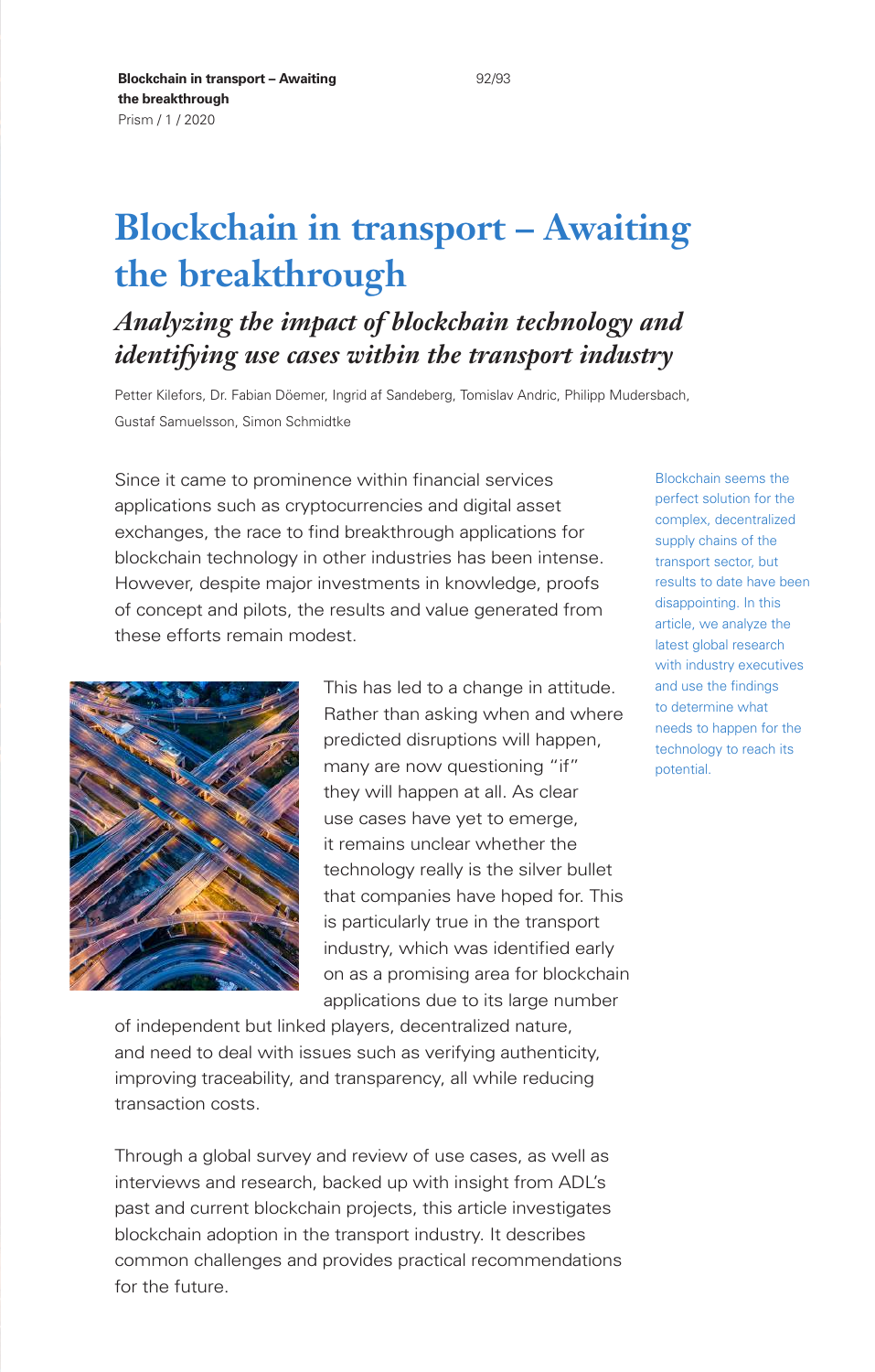# **About the survey**

In October 2019, Arthur D. Little and BiTA (Blockchain in Transport Alliance) conducted an online survey of executives from more than 100 companies within the transport industry about current perceptions and adoption of blockchain technology. The survey aimed to evaluate the technology's potential, assess the current degree of adoption, and explore the factors that could be driving or preventing further acceptance.

# **Blockchain today has failed to deliver benefits in the transport industry – Will this continue in the future?**

After the introduction of Bitcoin in 2008, innovators and companies became interested in its underlying technology of distributed ledgers, specifically in blockchain. In a nutshell, a blockchain is a type of distributed, immutable ledger that allows for decentralized organization of data, with each computer node in a network holding an entire copy of the data set. This creates a self-governed, decentralized network that provides transparency, trust and traceability for all players in the network – a combination of characteristics unique to blockchain. With countless application possibilities mooted, significant hype around the technology followed. For example, Gartner<sup>1</sup> predicted that blockchain would create more than \$176 billion worth of business value by 2025 and over \$3,000 billion by 2030. The transport industry was seen as one of the most promising areas in which to tap into this value.

Despite its seemingly close fit with the needs of the transport sector, blockchain success seems to be absent. The path to successful implementation remains unclear and project results do not match the initial enthusiasm of their promoters. By 2023, it is expected that 90 percent of blockchain-based supply chain initiatives will suffer "blockchain fatigue", due to lack of proven use cases<sup>2</sup>.

2. Gartner (2019): https://www.gartner.com/en/newsroom/press-releases/2019-05-07 gartner-predicts-90-of-blockchain-based-supply-chain

<sup>1.</sup> Gartner (2019): https://www.gartner.com/en/webinars/3878710/blockchain-potentialand-pitfalls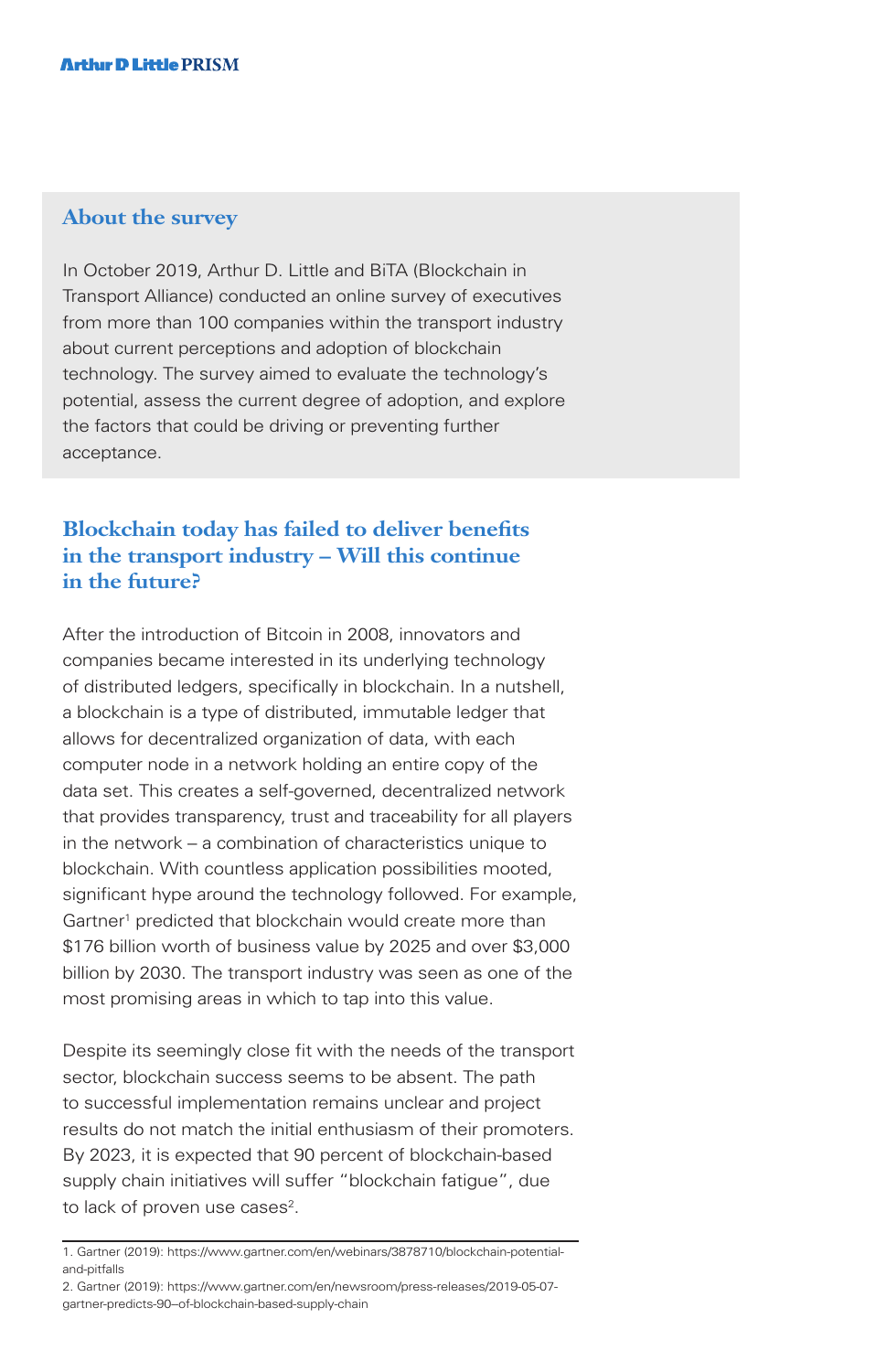However, even though the initial hype might seem to be over, the results of our recent online survey indicate that the transport industry still views blockchain as potentially disruptive. Over 70 percent of respondents believed blockchain could increase process efficiency, and nearly 60 percent said it had the potential to disrupt business models. Can the industry's optimism still be justified?

To find out, our analysis has looked at four questions, which we've answered in order within this article:

- 1. Is the transport industry still a promising application field for blockchain?
- 2. Which transport challenges are best overcome with blockchain?
- 3. What has prevented adoption of blockchain technology so far?
- 4. What foundations need to be put in place to deliver breakthroughs in the next three years?

# **1. The benefits of blockchain to the transport industry**

What is it that makes the combination of blockchain and transport interesting? Millions of people and hundreds of millions of tons of products and materials are transported around the world every day. Every supply chain is made up of a series of independent but connected players linking the source of a product to its ultimate destination, through a vast network of value-add processes, hand-overs and transactions. There is no central authority governing the entire supply chain, but rather, general practice, contracts and trust.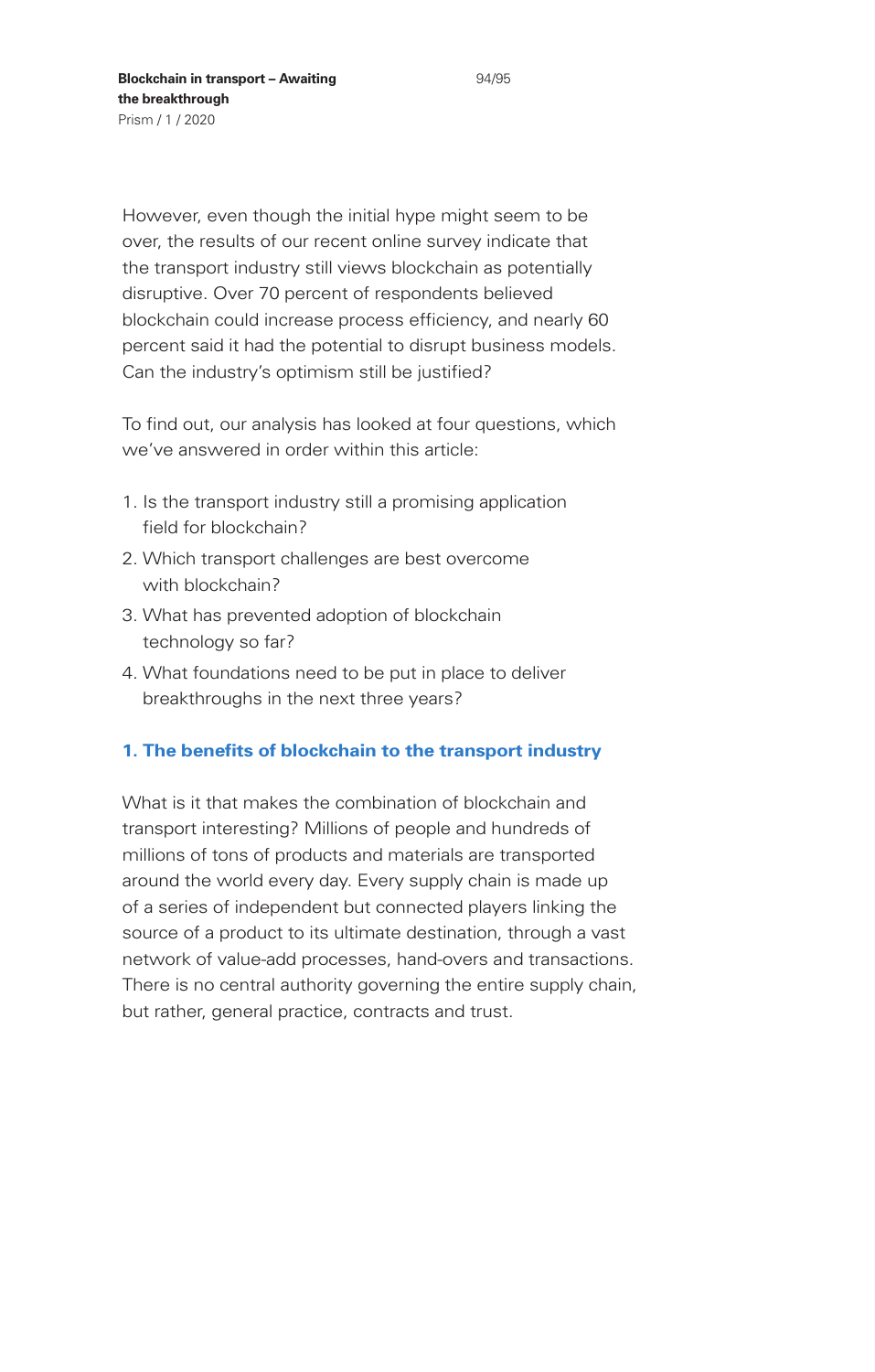The global logistics market reached a value of \$4,730 billion in 2018 and has a projected CAGR of 4.9 percent, to reach \$6,300 billion by 2024<sup>3</sup>. Due to this considerable growth, the number of manufacturers, suppliers, and third-party intermediaries involved is increasing rapidly, making today's global supply chains increasingly complicated to manage. At the same time, increasing digitalization and data utilization lead to security and transparency concerns across the industry. To solve these issues and overcome mistrust among the industry's countless players, companies are turning to technology such as blockchain to achieve competitive advantage and, ultimately, unlock growth possibilities.



# **2. The specific transport challenges that blockchain can overcome**

#### **Figure 1: Blockchain use cases with proven potential in the transport industry**

Source: Arthur D. Little and BiTA (Blockchain in Transport Alliance)

3. Research and Markets (2019): https://www.researchandmarkets.com/ reports/4775722/logistics-market-global-industry-trends-share?utm\_ source=GNDIY&utm\_medium=PressRelease&utm\_code=cj3hpz&utm\_ campaign=1277565+-+Global+Logistics+Markets%2c+2011-2018+%26+2019- 2024&utm\_exec=chdo54prd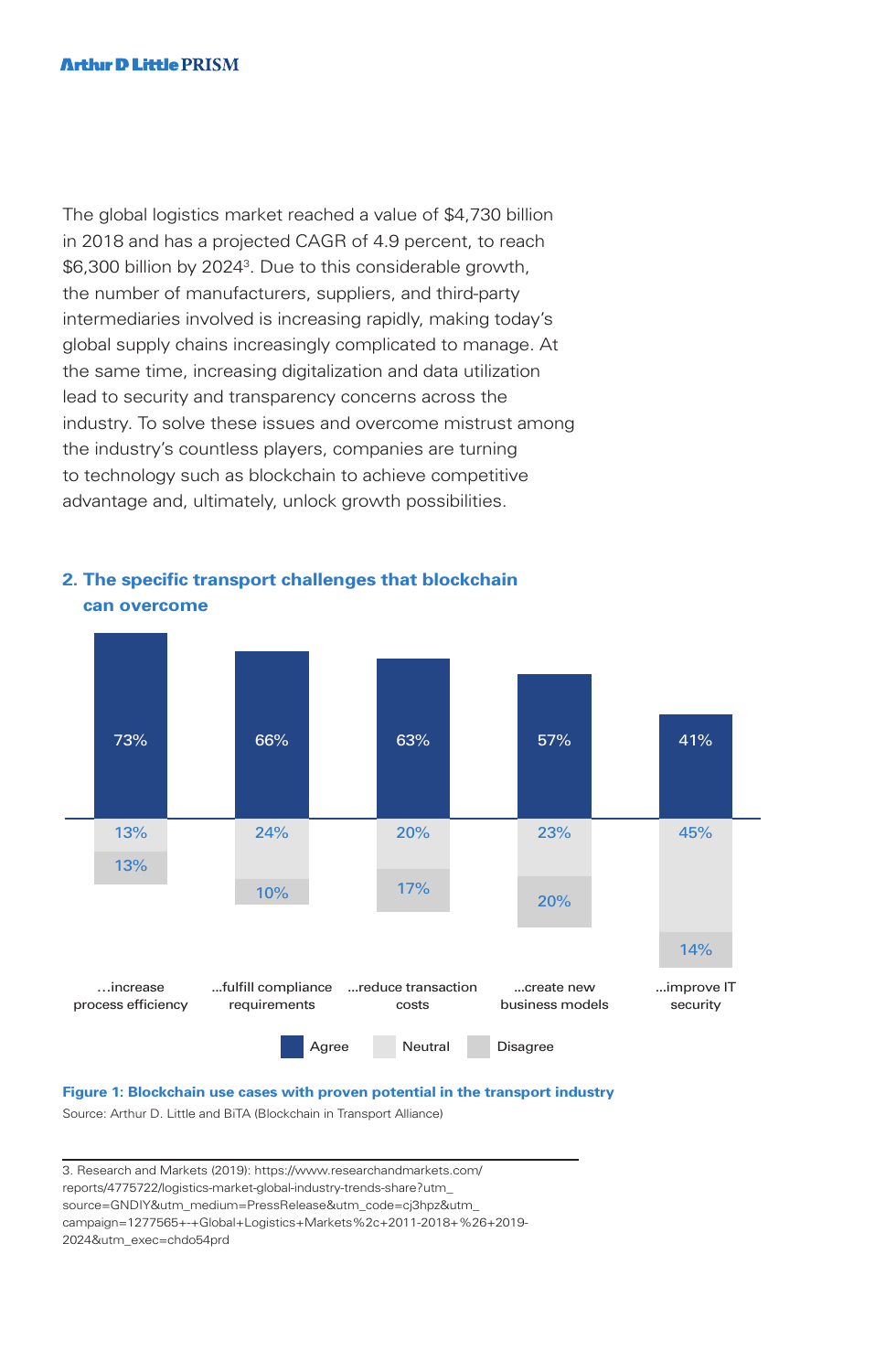**Blockchain in transport – Awaiting the breakthrough**  Prism / 1 / 2020

Our survey confirmed that users did see the potential of blockchain to tackle transport issues across the supply chain, as highlighted in Figure 1. In particular, users could see that it facilitated greater transparency and efficiency, resolving key challenges around inefficiency and information asymmetry among supply-chain players (Figure 2):

- **Transparency and trust:** Blockchain is well suited to providing end-to-end supply-chain transparency by creating a "single source of truth" to ensure **traceability** and **security**. In essence, it overcomes situations in which trust is lacking between parties that need to share information (such as financial data and intellectual property) without knowing one another. Through cryptography, blockchains enable all parties involved to add data, which is immutable and continuously updated in real time, providing complete transparency. Information about the origin, handling, and authenticity of goods and assets enables parties to improve quality assurance – thereby fighting counterfeits and building trust with consumers. One specific field is regulation and compliance. From pharmaceutical products to food and parcels, almost all goods change hands before final consumption – with organizations aiming to ensure that they are distributed compliantly. In our research, two out of three organizations that had already implemented blockchain solutions were using it to meet compliance requirements.
- **Process efficiency:** Our survey shows that 73 percent of executives feel blockchain has the potential to increase process efficiency within the transport industry through **automatization** and **speed.** In basic terms, smart contracts enable automated task execution and make manual checks for inaccuracies and fraud (often carried out by intermediaries) obsolete. Due to the speed and accuracy of self-executing contracts, organizations may save a significant amount of time and money, such as by removing the need to process manual paperwork or reconcile human errors before payments are released. A further blockchainspecific advantage is that every party in the value chain can access the same data around a product without needing to align on a common system.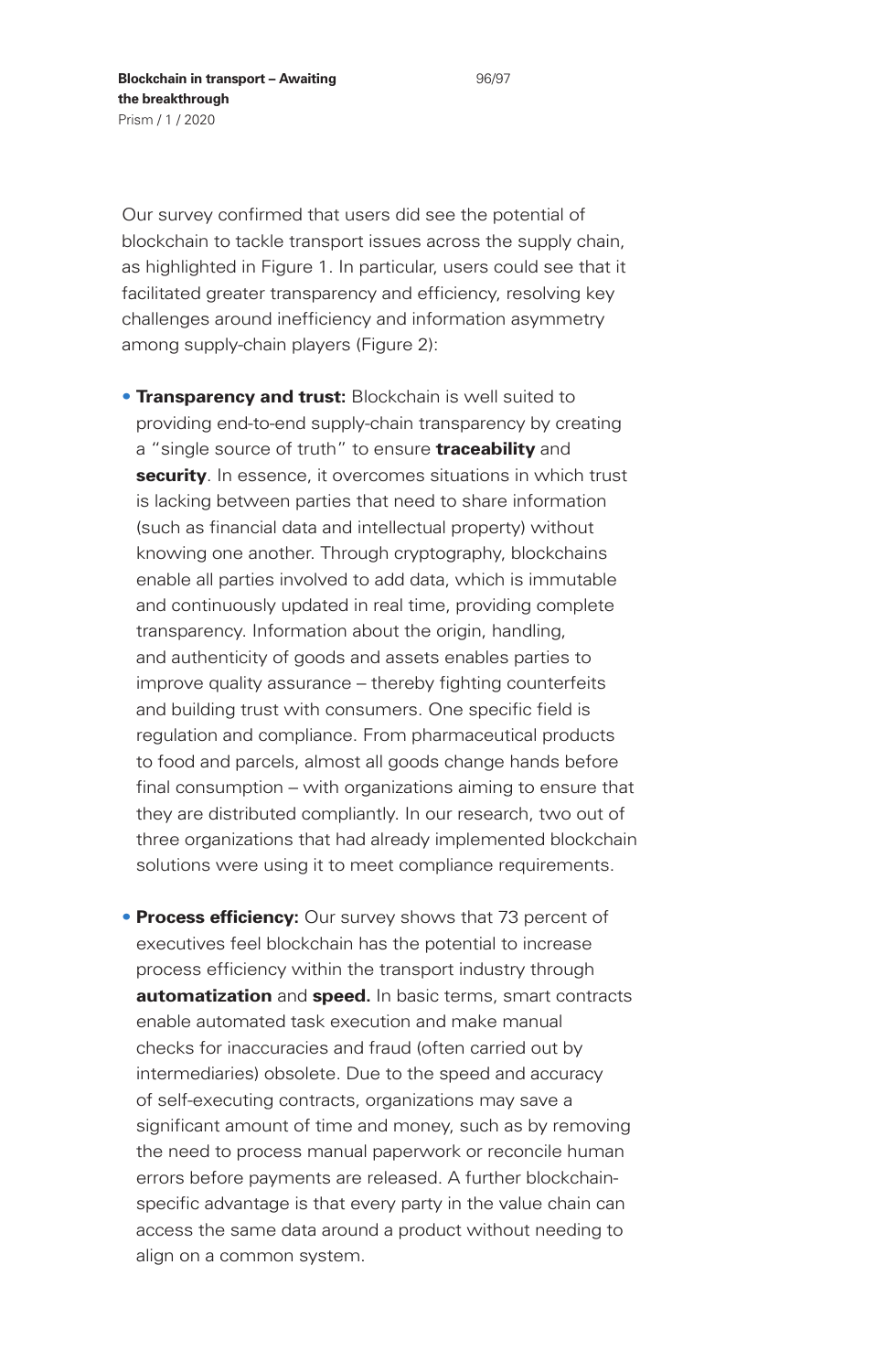

**Figure 2: Value-add through blockchain application in the transport industry**

There are already some pioneering use cases for these types of applications in the transport industry. For example, ADL worked with a large mobility provider to create immutable visibility of goods movement for all logistics partners involved in the supply chain. Once changes of ownership are recorded through barcode scanning at the different trans-shipment points, data is securely stored in the blockchain and payments are automatically triggered. These self-executing contracts reduce processing of manual paperwork and help to prevent time delays, as well as additional work resulting from inefficient handling of data.

Another interesting example of a process enhancement via blockchain is Switzerland-based container specialist SkyCell. It developed a tailor-made transport solution for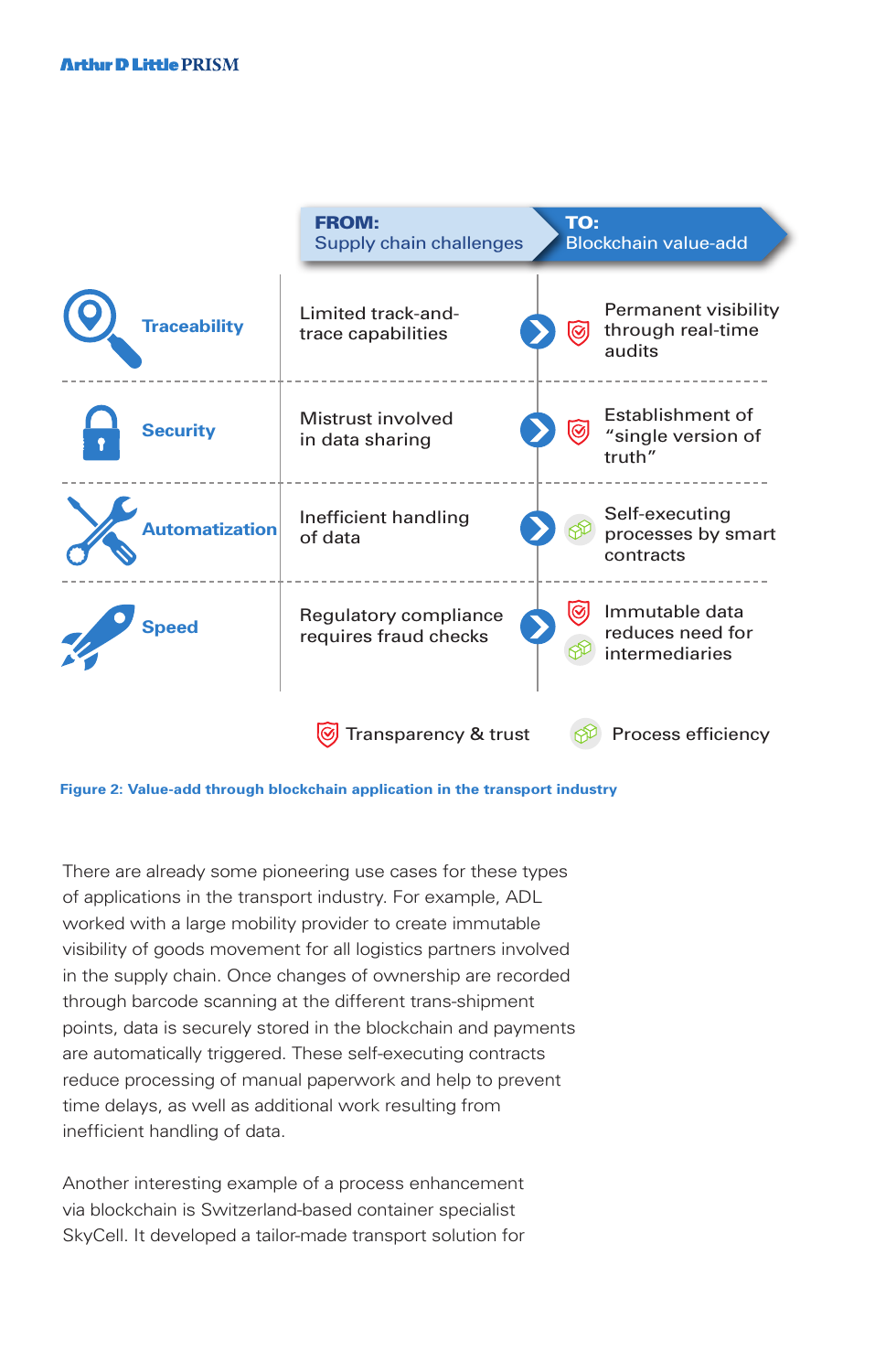biopharmaceuticals – offering certainty where trust reaches its limits. Biopharmaceuticals are medical drugs based on proteins, and therefore exceptionally temperature sensitive. To ensure quality, no temperature deviations are acceptable when shipped. SkyCell offers insulated containers equipped with temperature sensors that record the inside temperature during delivery. When such a container's barcode is scanned at a trans-shipment point, besides standard shipping information, temperature data is securely stored in the blockchain. This provides clients with reliable evidence about the cold chain, and they can therefore depend on the biopharmaceuticals' effectiveness.

A third example is Maersk's and IBM's TradeLens platform, which applies blockchain technology to global supply chains via its trade document module, ClearWay, enabling secure, cross-business information exchange. This helps to prevent delays that result from inaccurate documentation or slow information exchange. In addition, our experience has demonstrated that warranty-handling (such as automating insurance payouts) and demand-planning processes between manufacturers and suppliers can be significantly streamlined by drawing on secure information exchange and selfexecuting contracts.

## **3. Obstacles to blockchain adoption and success**

Apart from these and other pioneering use cases, blockchain implementations within the transport industry are still few and far between, despite the advantages. Our survey shows only a minority of organizations had launched blockchain projects to date. Two-thirds were still at the bottom two levels of maturity. Nearly one-quarter (24 percent) had not started projects, while an additional 43 percent were still in the planning stage. Figure 3 summarizes the barriers to blockchain technology progress in the transport industry.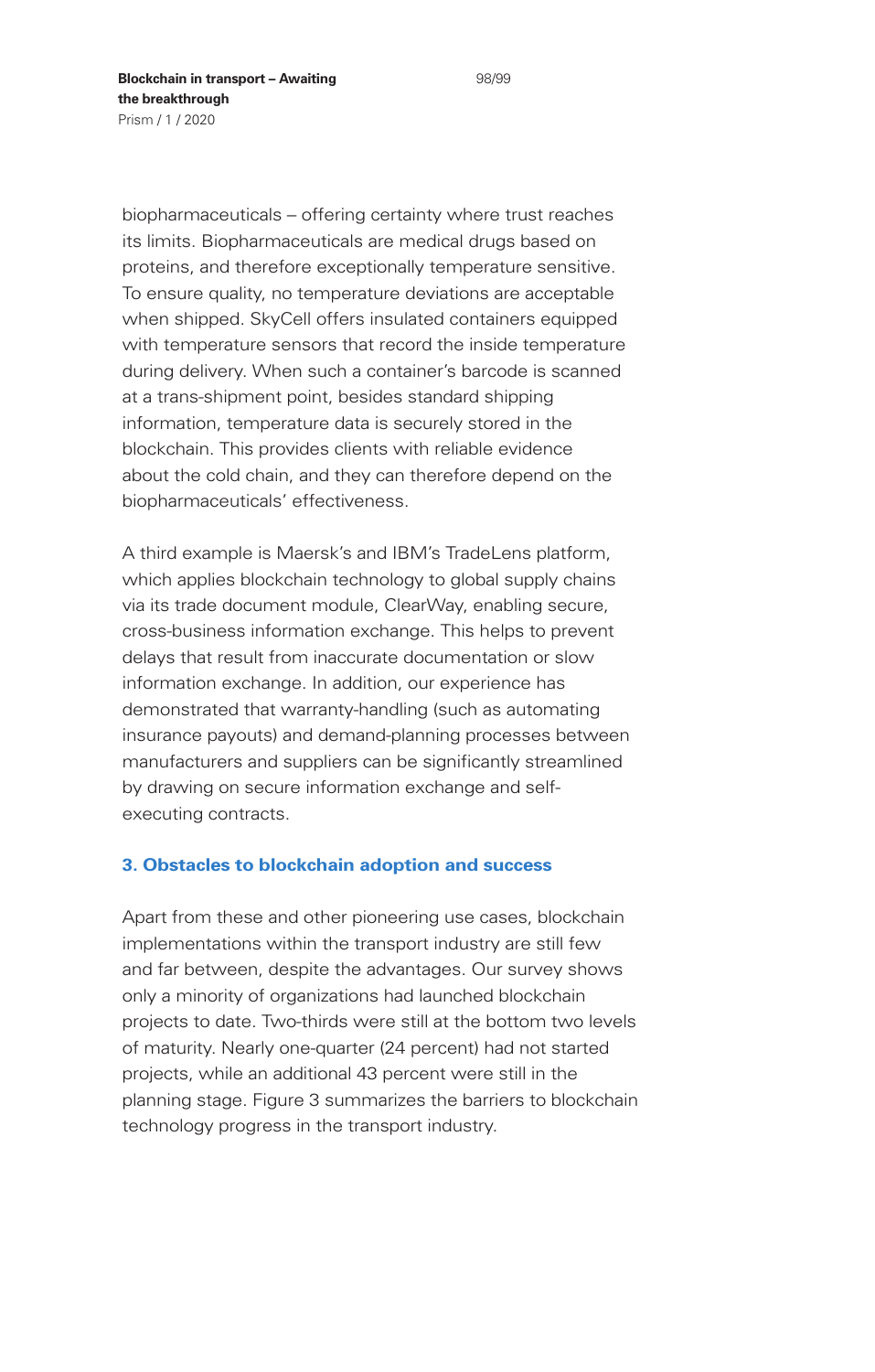

**Figure 3: Level of blockchain project maturity and challenges in the transport industry** Source: Arthur D. Little and BiTA (Blockchain in Transport Alliance)

Executives identified two major challenges that are holding back blockchain adoption in the industry:

**1. Lack of proven benefits (cited by 65 percent of** 

**respondents):** One of the biggest barriers is the lack of verifiable potential for blockchain applications. Most organizations are aware of use cases – but they do not know how to extract economic advantage from blockchain. This is demonstrated by the fact that just 41 percent of executives said scarcity of use cases was an issue. One reason players in the industry miss blockchain's proven potential is that they still need to coordinate the complex ecosystems it entails – more precisely, their immaturity and lack of required industry standards to implement solutions across the overarching supply chain.

**2. Missing expertise (64 percent):** When it comes to implementing new technology, know-how is crucial. Nearly two-thirds of executives regarded missing expertise as one of the major factors preventing blockchain-related projects. As blockchain is still a nascent technology, specific knowledge, not only around coding, but also the complicated concepts of the underlying technology,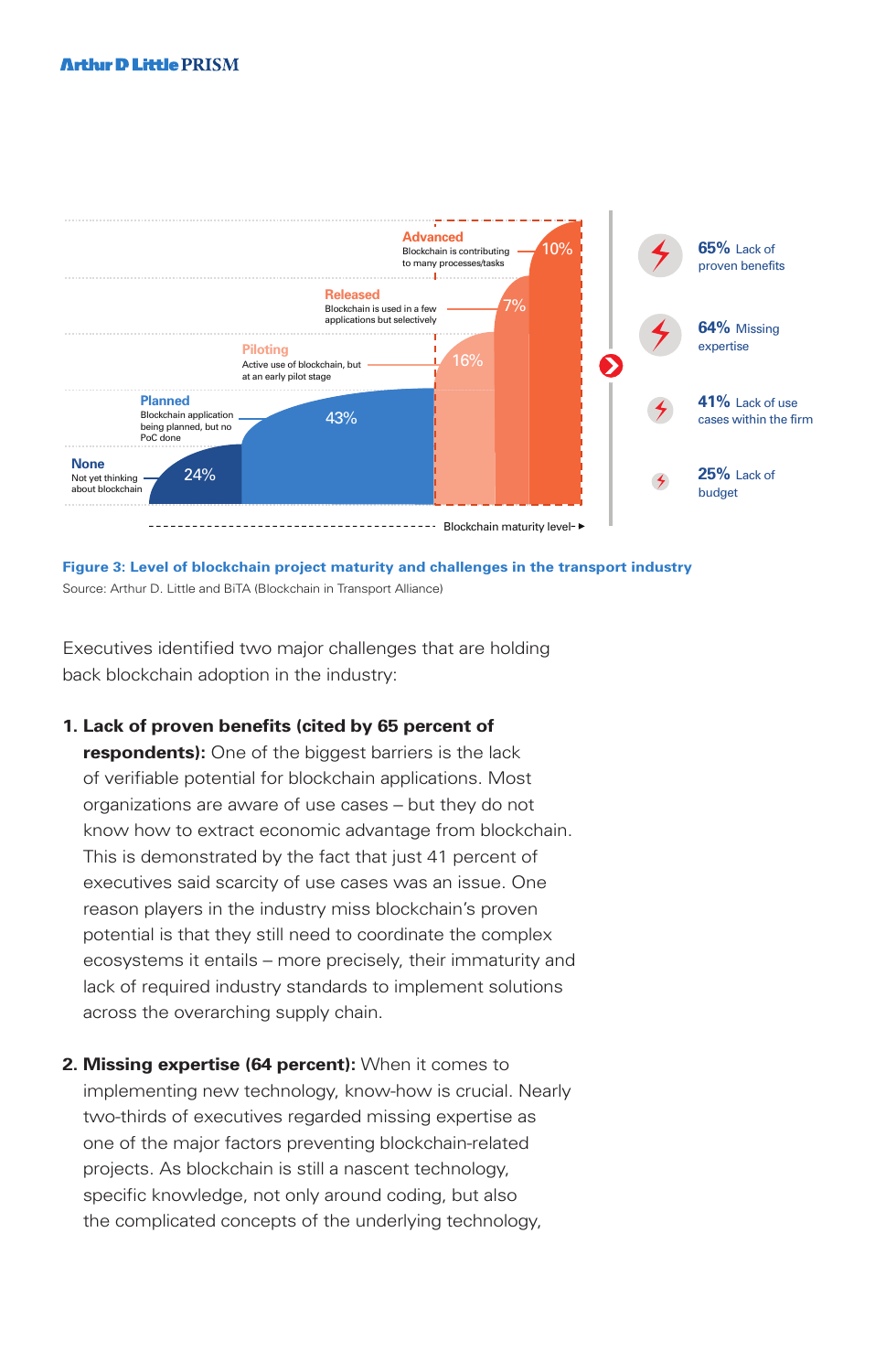**Blockchain in transport – Awaiting the breakthrough**  Prism / 1 / 2020

is scarce. Despite the growth in demand for blockchain experts, and the availability of numerous online training programs and educational services, the availability of talent is still lagging.

However, we believe there is one additional challenge that holds back organizations – we have seen it multiple times in our casework experience:

**3. Lack of technological foundations:** Real blockchain breakthroughs are based on new or improved business models. However, during our projects we see many organizations still lacking the necessary technology foundations, such as integrating tagging technologies for asset registration and being able to handle real-time data digitally. Essentially, blockchain implementations only add value if basic value-chain processes are digitalized end to end – and this is far from the case for many players.

Given these factors, does this mean industry executives believe blockchain is not going to deliver value to the transport sector? Far from it – the survey demonstrates that the significance of blockchain is expected to change drastically over time. Fifty-seven percent of respondents felt it would enable breakthroughs within the next three years. Bearing these challenges in mind, what is the best way for companies in the industry to move forward with blockchain?

# **4. Cornerstones for blockchain implementation in coming years**

Our experience tells us that it is now time to move beyond the hype and get-rich-quick schemes towards a more rational, less euphoric approach. This recommendation holds especially true for existing players operating in transport, but is also applicable to organizations in many other industries. We recommend that executives follow four cornerstones, as illustrated in Figure 4.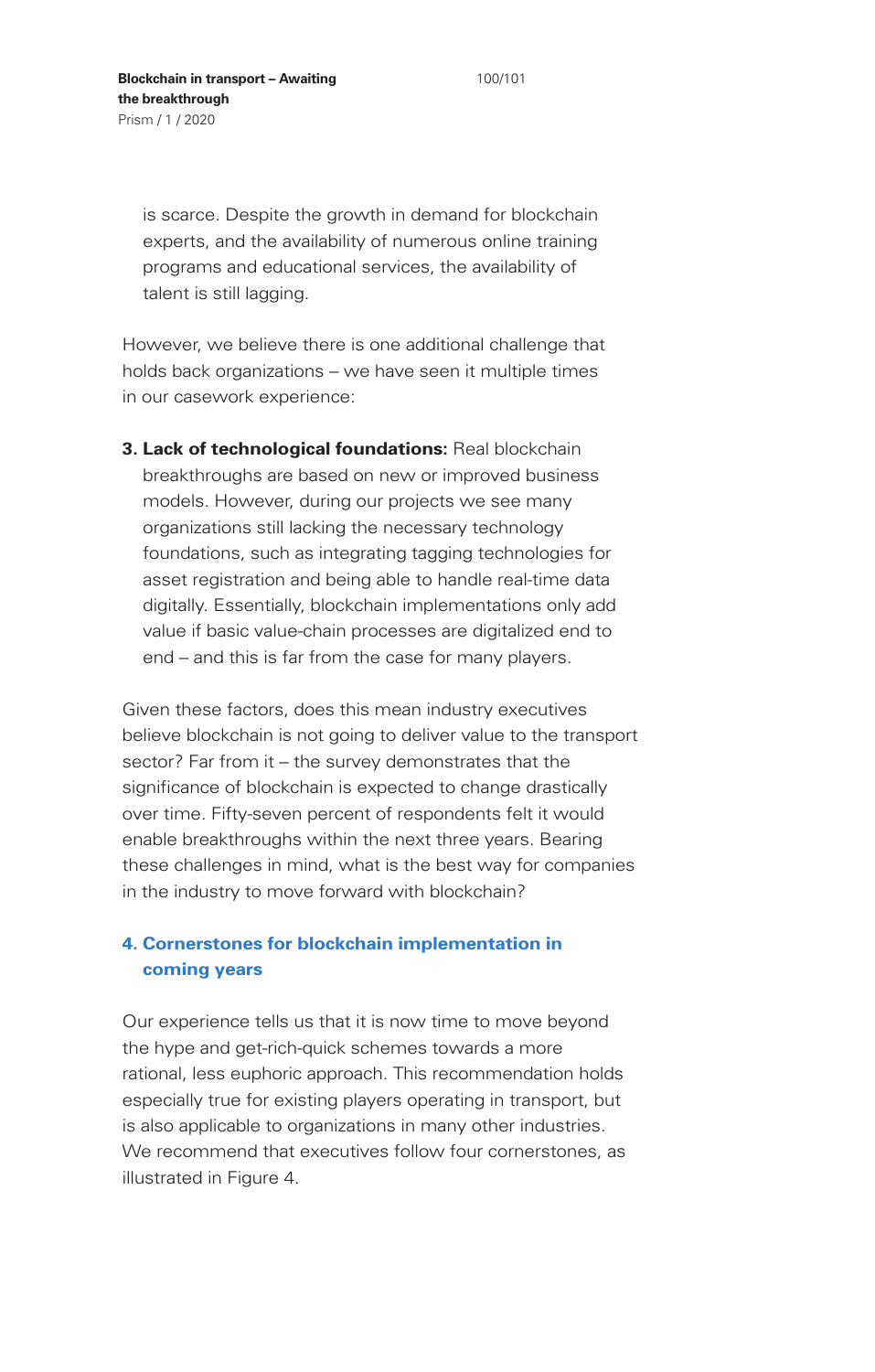

**Figure 4: Cornerstones for successful blockchain implementation**

**1. Assessment of suitable use cases:** We recommend that organizations in the transport industry first assess the potential impact of use cases instead of striving for first-mover advantages by rushing quickly into blockchain applications. Typically, only 10 percent of emerging use cases are likely to be implemented. Hence, investigation of the strategic fit with core competencies, addressed pain points, and feasibility are critical. In addition, development of practical proofs of concept within selected parts of the blockchain infrastructure is an effective method to avoid waves of repeated failure.

**2. Creation of technological foundations:** Within our case work, we often experience organizations rushing into piloting projects without establishing the requirements for successful application. We advise firms to first establish the necessary foundations for blockchain technology – be they end-to-end process digitization or more transport-specific options such as implementation of "tagging technologies", for example, barcodes and RFID, to provide real-time and accurate data capture. Blockchain will not help if the underlying data is inaccurate or incomplete.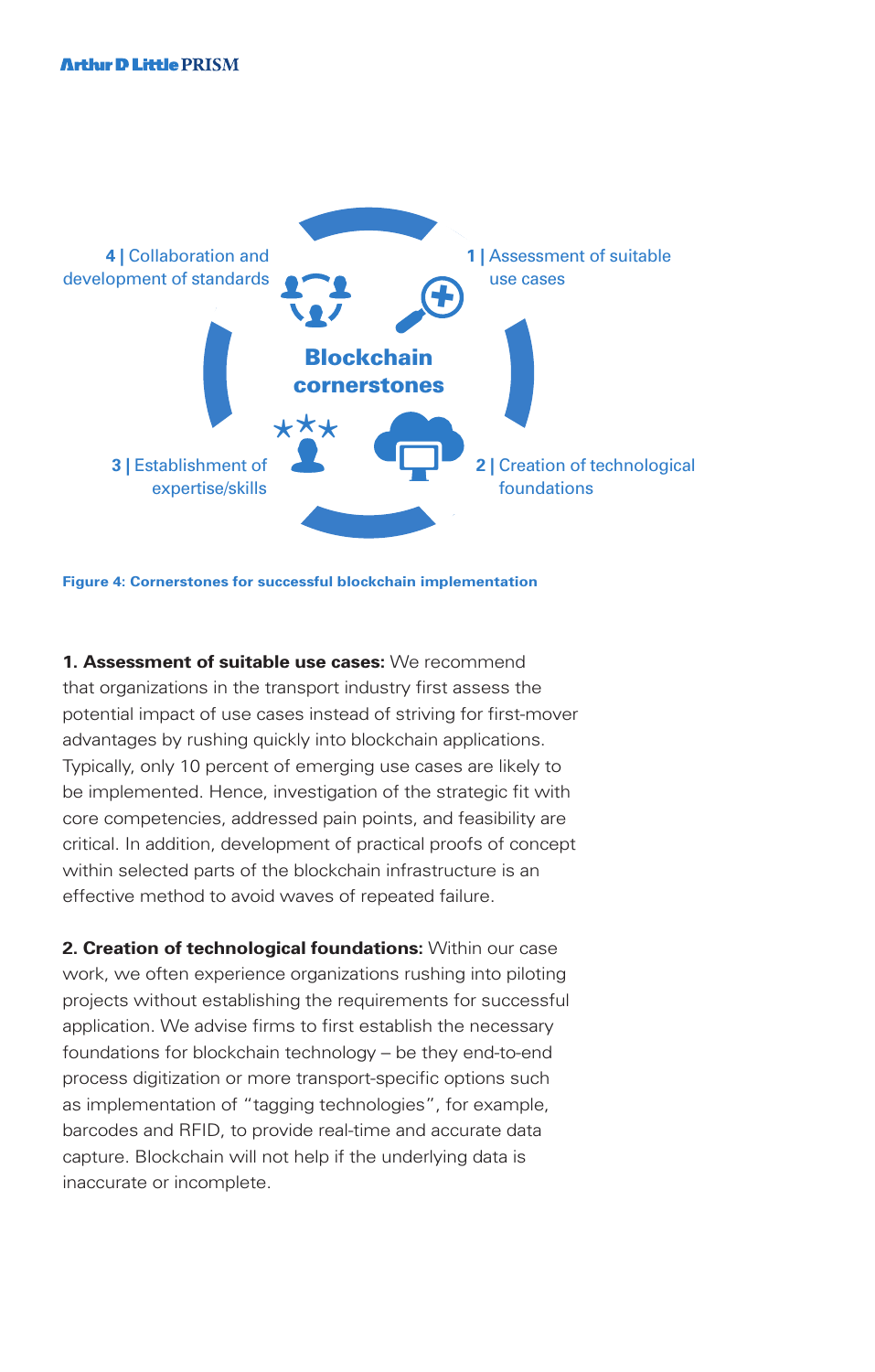**3. Establishment of expertise/skills:** As stated before, blockchain expertise is not easy to find. Once promising use cases have been validated, organizations should strive to educate or hire tech-savvy and quick-to-learn individuals who can understand new applications in context – instead of only trying to recruit blockchain experts. In addition, organizations should seek collaboration with academic and specialist technical institutions in order to help shape the technology research and development agenda and gain access to key expertise. Finally, the organization itself needs to be suitably adapted to ensure the necessary blockchain expertise, whether internal or external, is connected and accessible to the key business functions.

**4. Collaboration and development of standards:** The major advantage of blockchain is its network effect – simply put, the benefits increase with the size of the network and ecosystem. A manufacturing company is not adding value with the technology if its business partners are not connected. Organizations need to make efforts to explain to their partners how the system works – for example, how to upload data to the blockchain application using an onboarding system. Also, collaboration in a blockchain network is the right first step, but on its own, it is not sufficient. Ultimately, organizations will only reap significant benefits when suitable standards and a policy framework are in place, covering, for example, privacy standards, data sharing and storage, taxonomies, and access rights. Organizations need to collaborate and support the industry in developing these standards and policies.

# **Insight for the executive**

With the hype around blockchain having subsided somewhat, we believe large-scale, near-term application is now more likely than ever before. This holds true for not only the transport industry, but also other sectors, provided that companies adopt the right approach, as set out in the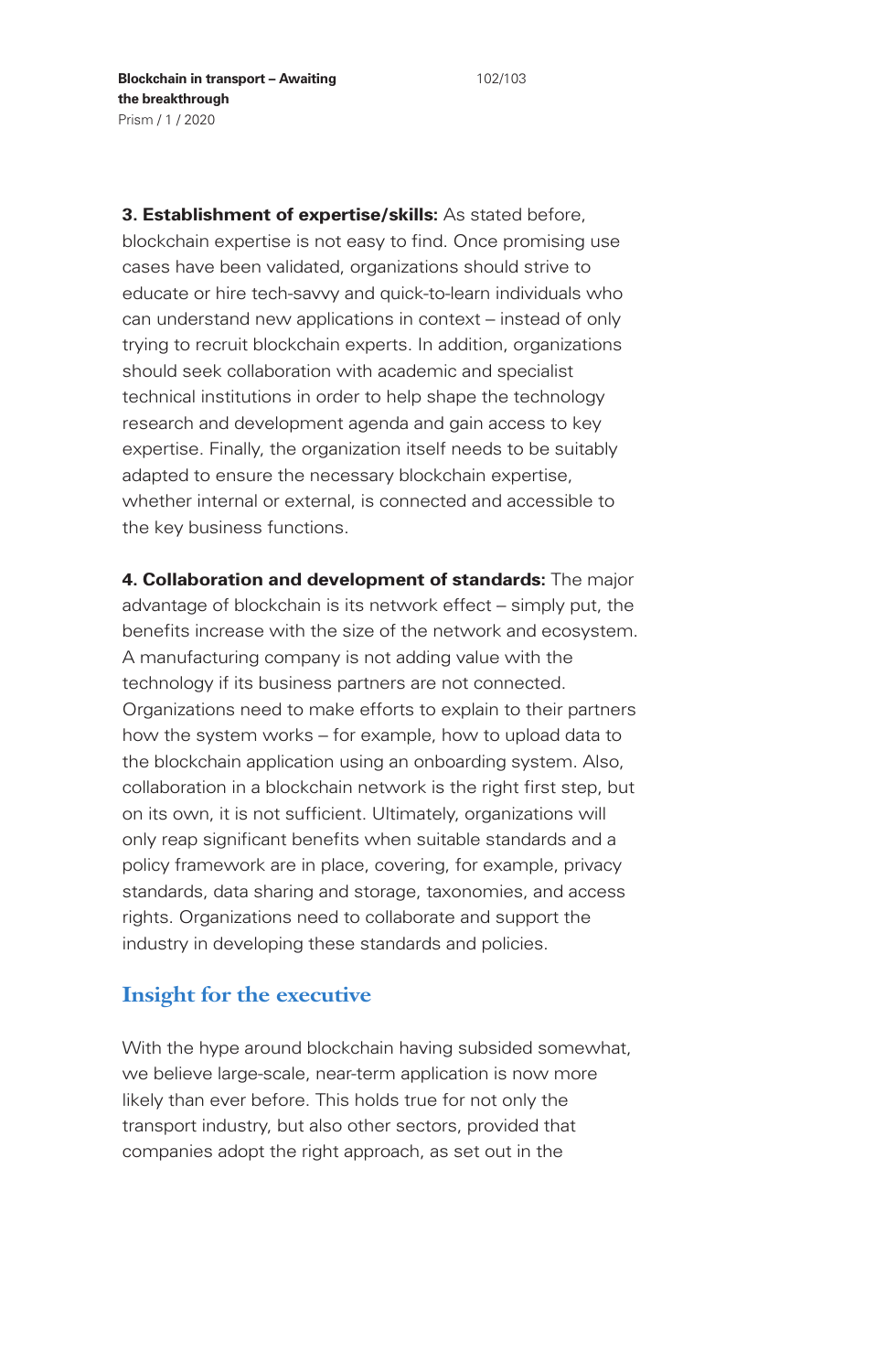cornerstones described above. Still, investments in blockchain (and related projects) remain costly and returns on investment are often uncertain. First movers are exposed to the risk of ultimately ending up at a disadvantage.

We recommend that companies undertake robust assessments of market, commercial and technical factors, as well as their own capabilities with regard to blockchain, before jumping into implementations that may fail to deliver. Several factors, including value-chain fragmentation, supply-chain power, existing skills and company-specific use cases, have to be considered to create a bespoke blockchain strategy.

Based on our survey findings and consulting experience, we highlight three viable generic approaches that companies can take:

- **1. Monitor, but do not act yet:** Pay attention and observe evolving use cases and blockchain activities of business partners.
- **2. Take a defensive approach:** Focus on suitable, prioritized use cases and establish your technological/organizational foundation.
- **3. Move forward rapidly:** Invest in scaling of use cases, create standards, and support/enable business partners in using blockchain.

When choosing tactics, companies should be aware that the blockchain train has already left the station. Catching up may turn out to be expensive or, even worse, impossible. If you have not yet acquired the necessary capabilities, and you lack a promising market or commercial perspective, keep out of the blockchain game for now. On the contrary, if you have the necessary capabilities at hand and possess a strong commercial perspective, then push widely to scale up use cases and returns. If you are somewhere in between, make sure you invest enough in the blockchain cornerstones so you can achieve a position of early follower if and when blockchain finally achieves its breakthrough.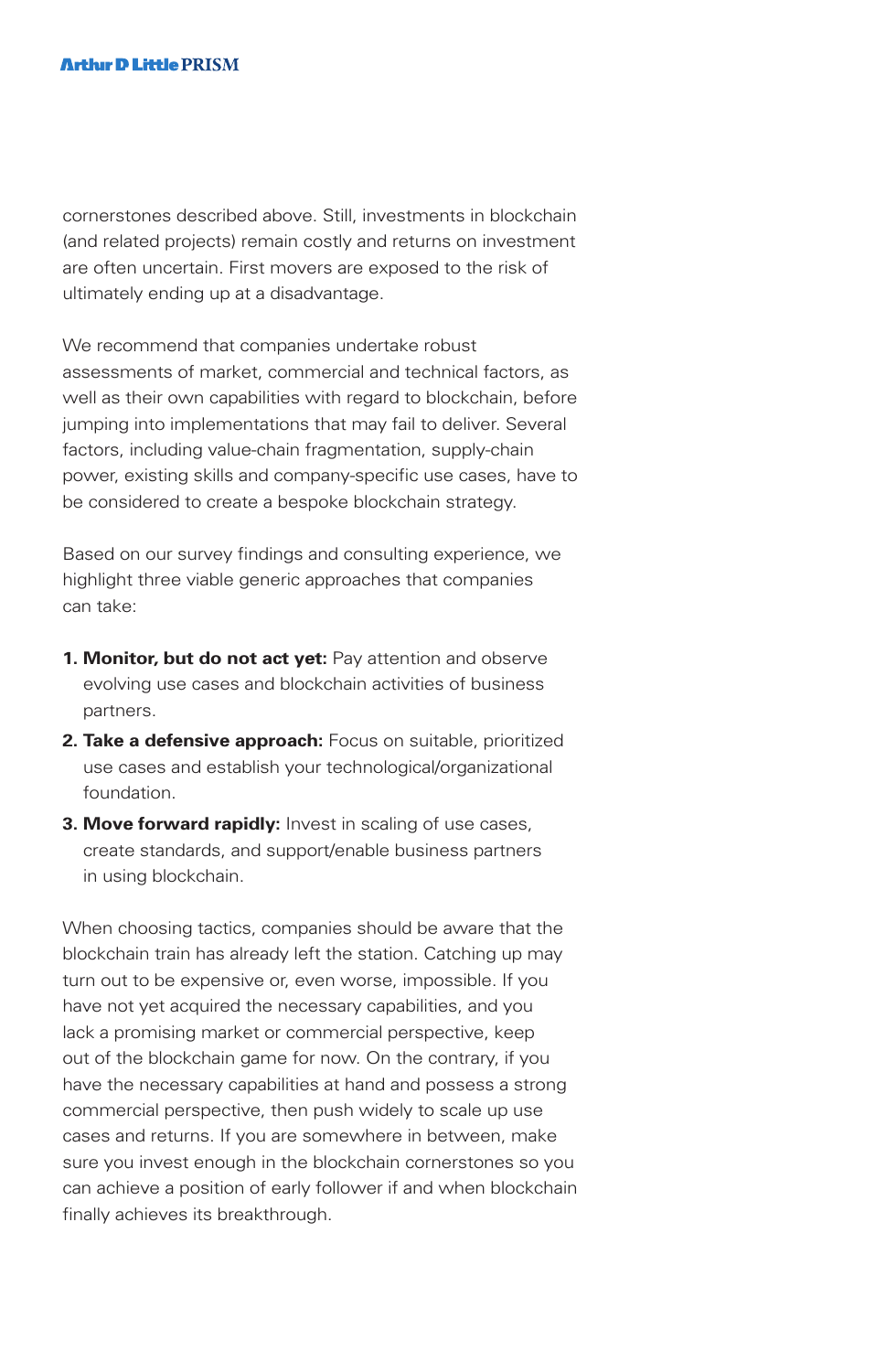To assist, we have developed a short self-assessment questionnaire, called the Blockchain Readiness Assessment, **https://www.adlittle.com/en/blockchain-assessment** which helps you select the best blockchain approach for your company.



It is clear that blockchain offers significant benefits for organizations in the transport industry, but also poses major challenges. By enabling trust between the various players in the supply chain, organizations can finally use to unlock economic value from the increasing amounts of data generated and shared across the sector. For the transport industry, process optimization seems to be the most promising application field, with proven examples already in existence. In contrast, business-model diversification has shown to be far less prevalent as a use case. It will be interesting to see which organizations not only manage to identify suitable use cases for their businesses, but also encourage and enable their partners in the value chain to create value-adding blockchain applications.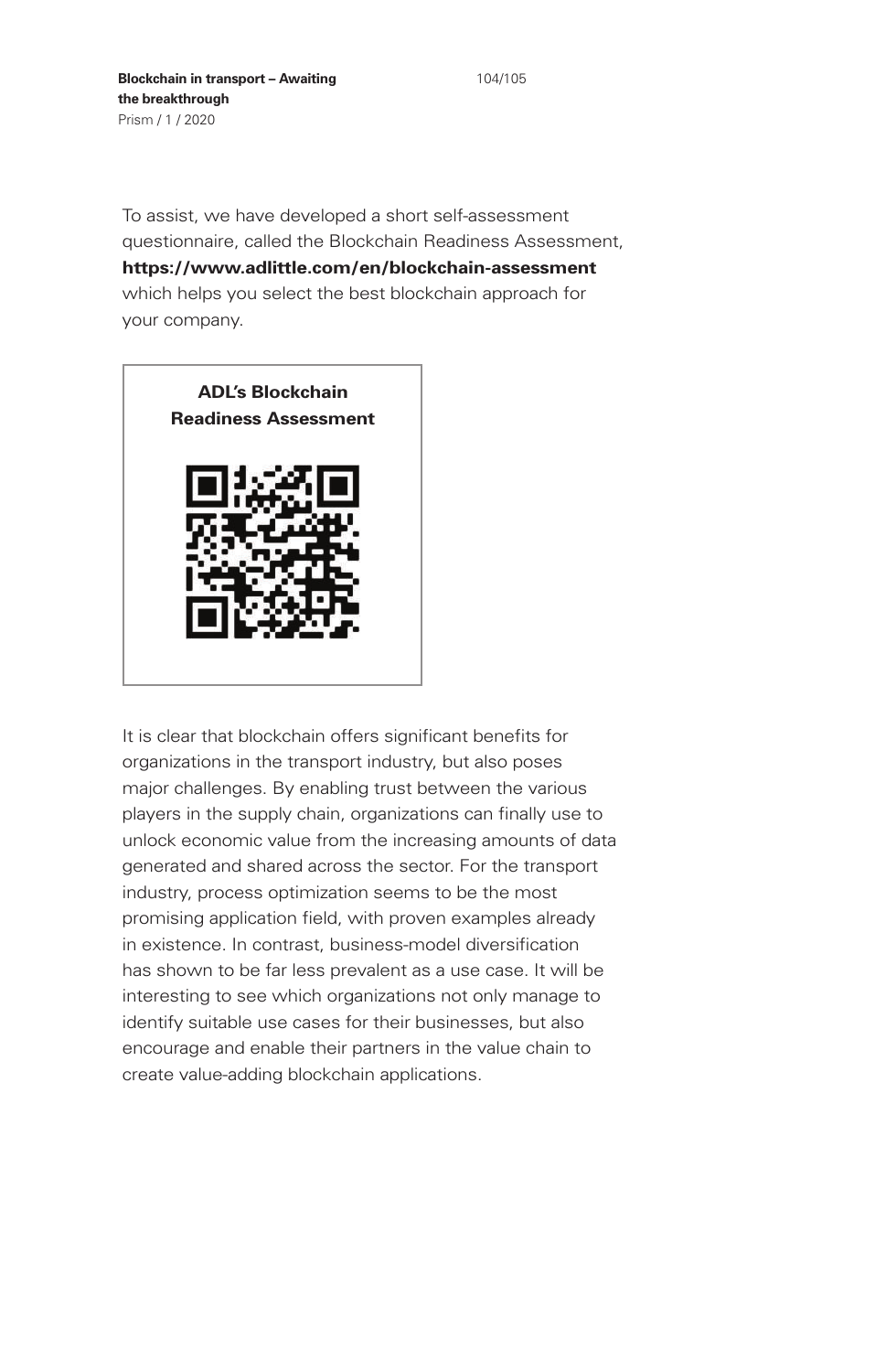**Artlur D Little PRISM**